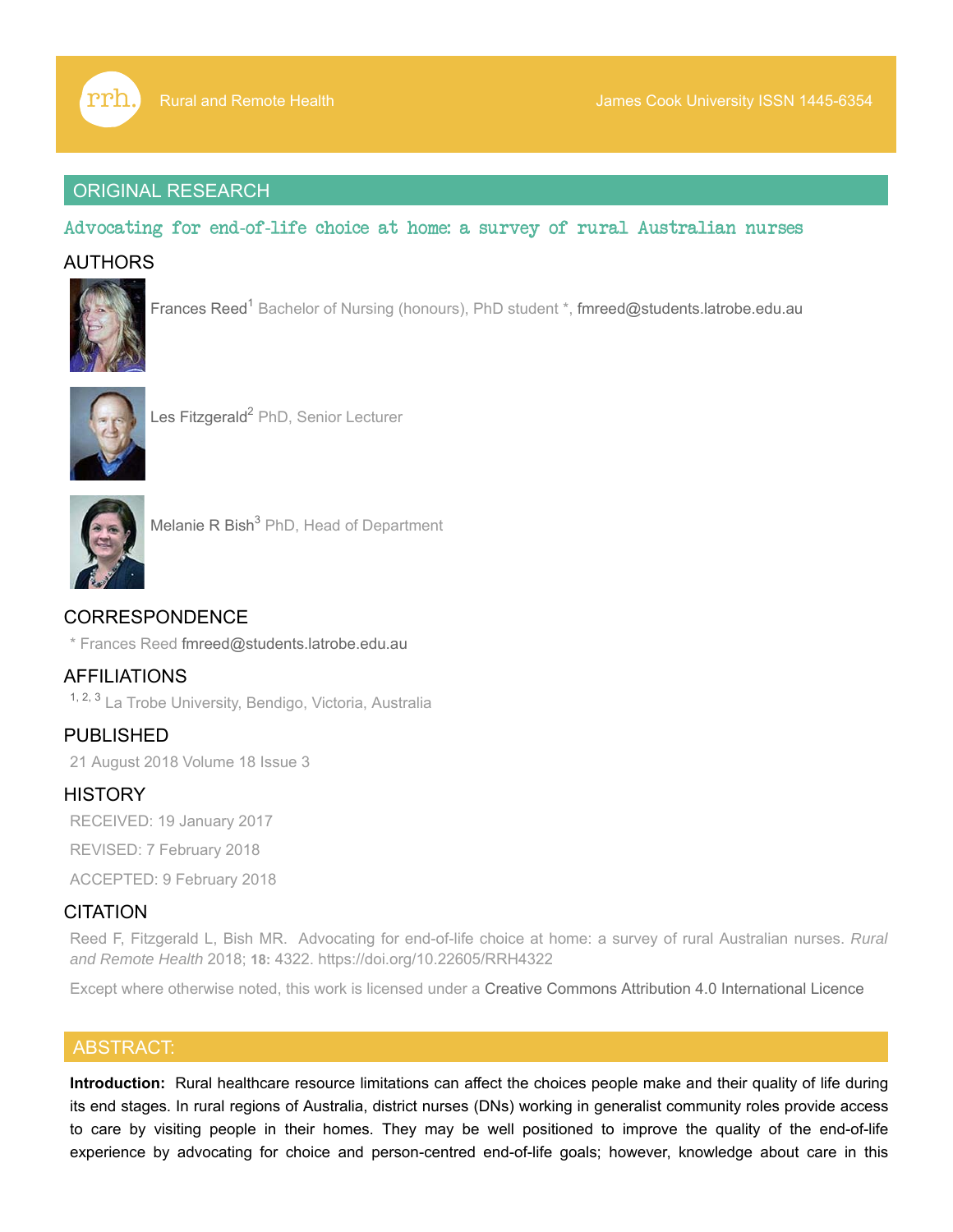context is limited. Initial findings from an exploratory qualitative study describing how rural DNs are able to successfully advocate for the end-of-life choices and goals of people living at home need to be confirmed and further developed to inform clinical practice. This survey aimed to test and complement the findings from a narrative exploration of how DNs advocate successfully for the end-of-life goals of rural Australians.

**Method:** A sequential mixed methods study based on a pragmatic design was used to explore how DNs advocate successfully for the end-of-life goals of rural Australians. In the first phase of the study two stages of reflection on experience by rural DNs from the state of Victoria (*N=*7) provided written and in-depth narrative understandings of how advocacy is enabled and actioned in the practice context. The data were analysed with interpretive description, resulting in findings that could be used to inform a survey for the second phase. The survey, reported here, was designed as an online questionnaire to be distributed by email across inner and outer regional Australia. It was trialled by rural health professionals (*N=*13) and modified according to the advice received. The participation criteria for the survey specified registered nurses working in generalist community nursing roles with experience in providing successful end-of-life advocacy for people at home. Scales were used to test and complement the phase 1 findings and analysed using Cronbach's alpha and descriptive statistics, with a 95% confidence interval calculated. Open-ended questions added to complement the understanding of how successful advocacy is enabled and actioned in this context were analysed with descriptive interpretation.

**Results:** A self-selecting sample of nurses (*N=*91) responded to the survey between March and July 2015. The response came from most Australian states and territories, and confirmed the findings that willing nursing involvement in end-of-life experiences, specialised rural relational knowledge, and feeling supported, together enable nurses to advocate successfully for person-centred goals. Actions based on advocacy that were highly rated for success include holistic assessment, effective end-of-life communication and the organisation of empowering and supportive care, confirming the phase 1 findings. High levels of emotional intelligence, understandings of 'going beyond duty', the types of support used and the need for advocacy for resources were reported.

**Conclusion:** The results provide both confirmatory and new knowledge that can be used with confidence to inform practice with a model for rural end-of-life nursing advocacy in the home setting.

## **KEYWORDS:**

advocacy, Australia, community, district nursing, end-of-life choice.

## FULL ARTICLE:

#### **Introduction**

Knowledgeable nursing care may increase the choices rural people have about how they live the end stages of life<sup>1</sup>. One third of the population of Australia live in rural areas where access to health services is limited by distance and lack of resources $^2$ . When provision of adequate care is at risk, nursing support for people who have warning that death is approaching can assist planning that contributes to the quality of life experienced $^{\scriptscriptstyle 3,4}.$ 

Palliative and community care policies in Australia are aimed at increasing the capacity of primary healthcare services to promote choice and independence for an ageing population $^{5,6}$ . To manage the growing demand for care, health professionals working in generalist primary care roles require the competence to provide effective palliative care and support for informal caregivers $^{4,5}$ . They often work in teams with specialist health professionals and community services when complex needs are identified in a person's approach to the end of life (EoL) $^{4,5}$ . In this context EoL refers to the period when people are living with a terminal health condition $^4$ . In an environment of growing demand for limited rural health and social services, nursing action is needed to increase care competence and coordinate the sparse rural resources available for EoL choice $^7$ .

International evidence indicates positive rural healthcare outcomes are possible despite service limitations $^8$ . Care can be enhanced by health professionals who acquire specialised knowledge and cultural understanding from long-term rural relationships $^\circ$ , and the motivation to advocate for palliative care $^{10,11}$ . Nurses working in the home setting can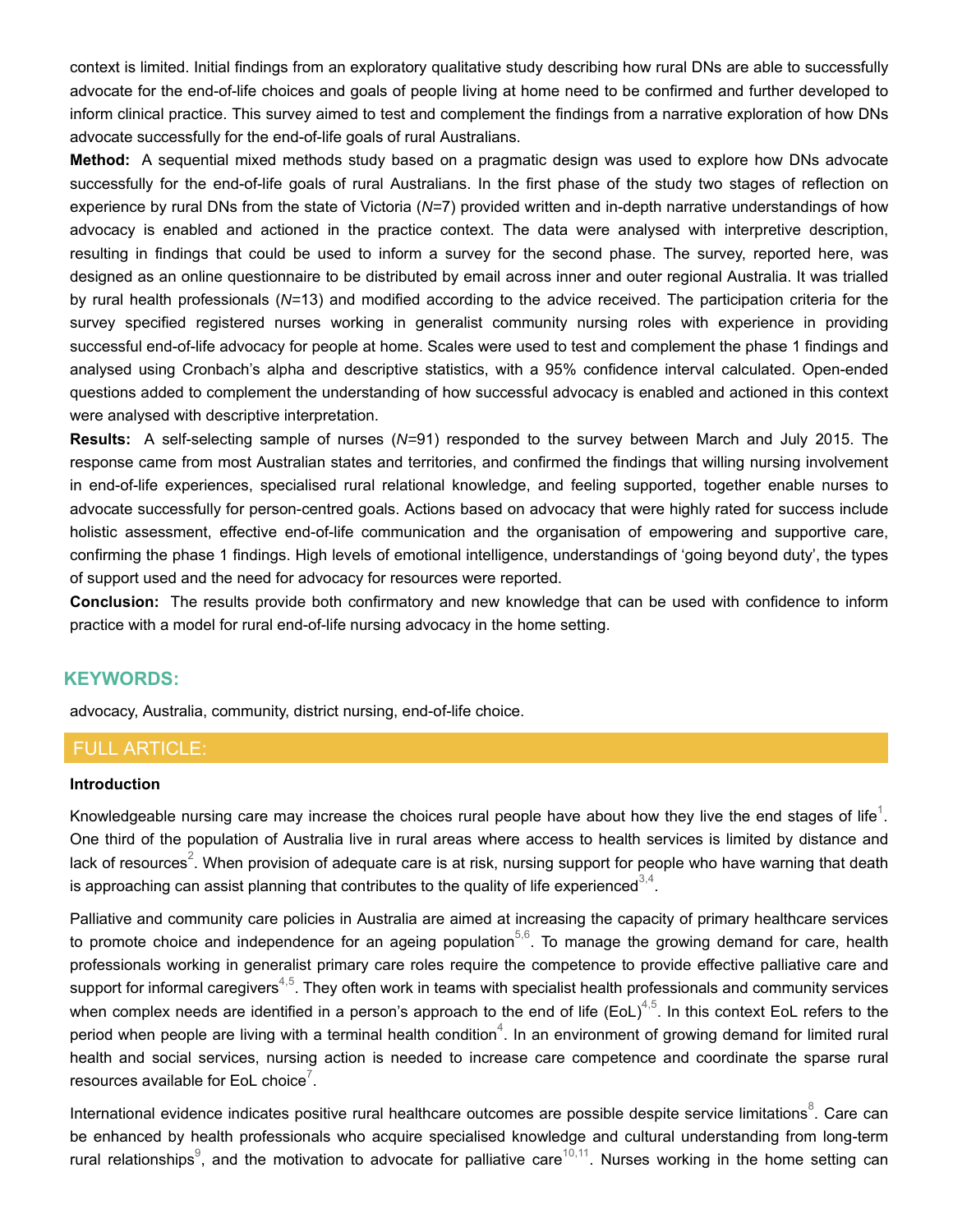utilise emotional skills to develop therapeutic relationships that assist the challenging work of EoL care $^{12\text{-}15}$ . These assets can be used to build upon connected, supportive social networks $^8$ . Advocacy may help people plan and achieve goals for the end stages of life in rural situations; however, evidence of how this is practised in home nursing is limited $^{15,16}$ . Study of DN advocacy practice may raise awareness of how choice and wellbeing can be promoted when people are disadvantaged by the social determinants of rural health $^{17}$ . Exploration in this field provides an initial understanding of how successful EoL advocacy is enabled and actioned; however, further study is required to confirm and expand the evidence available to inform practice $^{\rm 15}.$ 

Difficulty accessing rural nurses working in the home setting for research purposes across the large geographic areas of Australia is increased by a lack of workforce data detail. The varied populations of nurses working in the community, their roles, work settings, education level and titles, have received little national exploration. Generalist homecare nurses are known variously as primary healthcare nurses, community nurses or DNs in different areas of Australia. Unlike remote area nurses, advanced training may not be required to apply for this role. For the purpose of this study the term DN is used to describe these nurses. The most recent national population survey of DNs in 1982 found a total of 2084 $^{18}$ ; a more recent state-based survey found 775 DNs worked in rural areas of Victoria $^{19}$ . However, resources, populations and models of care vary across Australia $^5\!$ , preventing definitive comparisons for the estimation of the current rural generalist home nursing workforce.

Understanding how DNs advocate for the EoL goals of rural people can inform quality improvements in nursing practice. A practice model developed with validated evidence to increase specific, situated understanding of theory can be used to guide district nursing $^{20}$ . A mixed methods study, commenced in 2014, firstly explored DN reflections on experiences and described how they are enabled and use successful advocacy action to begin the development of a practice model $^{15}$ . This article focuses on phase 2 of the study, which was designed to test and complement the qualitative findings by surveying a larger sample of rural DNs. For the survey, advocacy was defined broadly as action taken on behalf of the health needs and wishes of clients at the individual, community or system level $^{21,22}.$ 

The aims of the survey were to test and complement the findings from an in-depth narrative exploration of how DNs advocate successfully for the EoL goals of rural Australians to inform practice $^{23}.$ 

### **Method**

### *Design, setting and population*

Pragmatism informed the sequential mixed methods study designed with two phases $^{24}$  (Fig1). Pragmatism is a 'philosophical stance that embraces multiple view-points of a research problem'<sup>25</sup>. A pragmatic approach framed the collection and integration of the mix of qualitative and quantitative data gathered in the exploration of the complex practice question $^{26}$ . In phase 1, DNs from rural Victoria, Australia, were invited to volunteer in a two-stage process of narrative exploration conducted to understand the meanings and process of advocacy in the private world of rural home care $^{23}$ . Qualitative findings from the combination of reflective written experiences and follow-up in-depth interviews provided a beginning understanding of how DNs (*N=*7) successfully advocate for the EoL goals of rural Australians<sup>23</sup>. The findings of enabling factors, diverse advocacy actions and the emotional intelligence (EI) required for rural EoL advocacy $^{23}$  informed phase 2 of study in the construction of the survey of a larger DN sample from across Australia (N=91). Likert scales and open-ended questions were designed to test and complement the findings<sup>23</sup> and produce original results.

The instruments available for testing nursing advocacy in the literature focus on protective advocacy $^{27}$  and attitudes to advocacy $^{28}$ . These instruments were examined and found unsuitable to test the qualitative findings. The phase 1 findings informed the development of two new instruments: advocacy enablers and advocacy action. Open-ended questions were included to explore some findings further and increase the understanding of their meaning in providing evidence for practice.

A Brief Emotional Intelligence Scale (BEIS 10) developed by Davies, et al $^{29}$  was found to suit the testing of the emotional skills identified in phase 1 descriptions of successful EoL advocacy experience $^{23}.$  El refers to the recognition,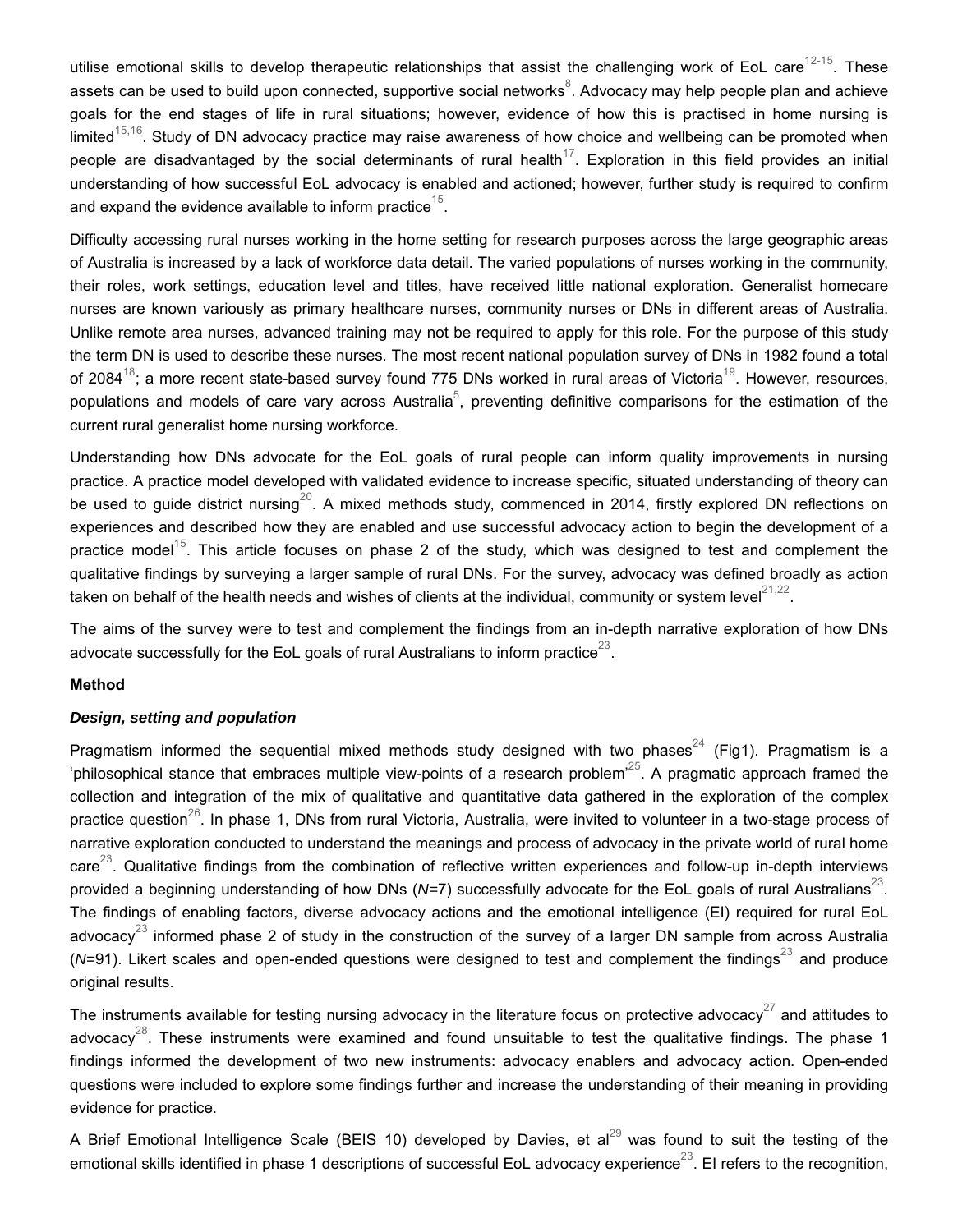understanding, management and use of one's own emotions and the emotions of others $^{\rm 30}$ . The BEIS 10 is recommended as a reliable, efficient version of earlier EI scales, with comparatively good psychometric properties $^{29}.$ The strategy of an iterative design, combined with trialling the survey and testing the scales using reliability statistics, improved the content validity and internal consistency of the survey $^{31}$ . Results integrated and confirmed in this way can increase practical understanding of successful EoL advocacy $^{26}\!.$ 

The survey was distributed, seeking rural DNs providing EoL care at home. Internet searches and telephone contact were used to identify services and groups that included DNs working in areas classified as inner and outer regions of Australia by the Accessibility Remoteness Index $^{32}$ . DNs working in urban and remote areas were excluded from the study. The response to the survey relied on health services approving and forwarding the survey to individual nurses, who then implied consent by participating. Accordingly, 264 invitation emails were sent out, seeking a purposive self-selecting sample, between March and August 2015. The invitations specified the selection criteria of registered rural generalist nurses with experience of successful advocacy for the goals of people receiving EoL home care. An electronic link to the anonymous survey available online in Qualtrics was included, with a copy attached for prior viewing and postal return if preferred. The lack of an early response from nurses in Queensland instigated further contact with the major care organisation. This resulted in an ethics application that was not approved due to the study timeframe, preventing further survey distribution.



## **Figure 1: Representation of the sequential mixed methods study designed to highlight positioning and purpose of phase 2 survey.**

## *The instrument*

The survey instrument was a questionnaire that included three sample profile questions, three scales to test a total of 62 items, and eight open-ended questions to gain additional understanding $^{\rm 33}$ . The scale responses were rated using five-point Likert scales, with '1' representing the most positive rating and '5' the most negative. In the scales using levels of agreement, '3' represented 'neither agree nor disagree'. The survey was divided into four sections:

- 1. multiple choice questions to assess the representative nature of the sample profile within the selection criteria
- 2. advocacy enablers rated for the levels of agreement to 27 items describing factors identified as enabling successful DN advocacy. The addition of six open-ended questions triggered by positive item responses was used to gather information about motivation, knowledge and support. One additional question invited suggestions for alternative factors enabling advocacy
- 3. advocacy action rated for the levels of importance given to 25 items for factors identified as actions used in successful EoL advocacy. One open-ended question was included to invite further suggestions of factors
- 4. the BEIS 10 rated by levels of agreement to 10 items to test the EI of nurses who advocate successfully $^{29}\!.$

The instrument was trialled by 13 university-employed rural health professionals and included three nurses with experience in primary health care. The questionnaire was completed within a 10–15 minute timeframe, which was considered reasonable for participation $^{34}$ . The trial feedback was used to improve clarity to increase the response quality and reorder the scale items to begin the survey with simple concepts $^{\rm 34}$ .

### *Analysis*

The scale results were analysed with the Statistical Package for Social Sciences v21 (IBM; http://www.ibm.com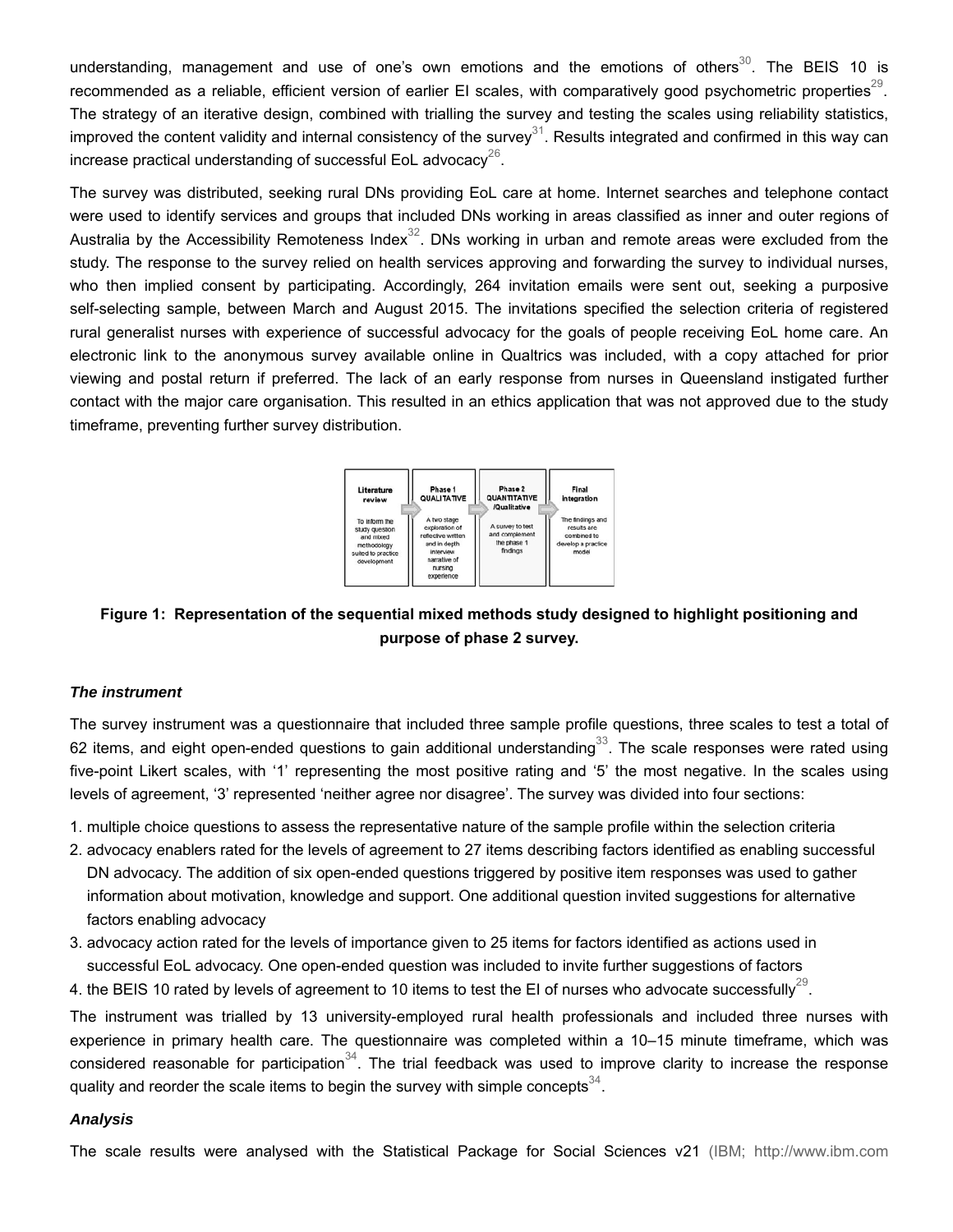/analytics/au/en/technology/spss/) after cleaning the data by checking that the values attributed to responses were represented accurately. Replacement values were not given to the missing data, which were made evident instead by reporting the number of responses per item (detailed in full) in the tables presented (Tables 1–3).

Calculations used percentages for the sample profile, and the scale results were interpreted as interval data in the manner generally accepted for psychometric testing $^{34,35}$ . Mean, standard deviation, percentages and 95% confidence intervals were calculated to examine the descriptive statistics of the scale values rated by the DNs $^{33}.$  The values are reported as percentages to provide clear understanding of the results. Cronbach's alpha was used to check the reliability of the scales by testing the ability of the items to measure the concept of interest, with values greater than 0.70 indicating acceptable levels $^{34}$ . The Cronbach's alpha ratings for the scales were calculated as 0.86 for the advocacy enablers, 0.93 for the advocacy action and 0.78 for the BEIS10.

Qualitative data from the open--ended questions were coded in NVivo QRS 10 (QSR International; http://www.qsrinternational.com/) and then analysed using descriptive interpretation to compare findings for fit with those found in phase 1. Some responses were quantified to calculate the level of importance for each response attributed by the sample. Complementary data from the open-ended questions added to the understandings provided by the phase 1 exploration.

### *Ethics approval*

Approval for the survey was granted by the University College Human Ethics Committee (FHEC14/037). Further ethical approvals were sought when required by health services.

### **Results**

The survey was opened in Qualtrics 109 times, commenced by 91 respondents and completed in full by 77 respondents. The rate of missing data increased as the respondents worked their way through the survey.

### *Sample profile results*

Of the total sample responding to the profile questions (*N=*91), 6.6% were male and 93.4% were female. The majority of the respondents (93.4%) reported at least 2 years of experience in rural home nursing. Successful advocacy was provided by most of the respondents for between two and five people (40.7%), or more than five people (39.6%) in the previous year.

The majority of the completed questionnaires (*N=*77) were returned from the states of Victoria (*N=*37) and New South Wales (*N=*20), which have large inner and outer regional areas. A smaller response was received the states/territories of Western Australia, (*N=*7), South Australia (*N=*6), Northern Territory (*N=*3), Tasmania (*N=*3) and Australian Commonwealth Territory (*N=*1). No completed questionnaires were received from Queensland. The origin of the incomplete questionnaires (*N=*14) was not registered in Qualtrics.

### *Enablers of successful advocacy*

The results in this section confirmed and complemented the phase 1 findings of enabling factors for successful DN EoL advocacy $^{23}$ . Results for the scale items in Table 1 indicated a high level of agreement overall (90.6%). The results are described using both the scale percentages and answers to open-ended questions. The section was commenced by 89 respondents. Responses decreased with progress through the questionnaire, and 82 respondents completed this section (Table 1).

Two scale items received 100% agreement: 'I believe respect for individual differences is necessary in my role' and 'knowing the goals of the person receiving EoL care and their family carers' helps'. Advocacy enabled by 'early referrals, self-understanding and confidence', 'knowing how to balance relationship boundaries' and 'when to refer and consult' were all rated very highly*.* Respondents who agreed that 'compromise of goals is sometimes needed' (93.2%; *n=*83) were asked to expand with their knowledge about why this occurs. Responses outlined expectations that were unrealistic due to limited service hours, staff expertise or availability, sudden unmanageable deterioration in health, and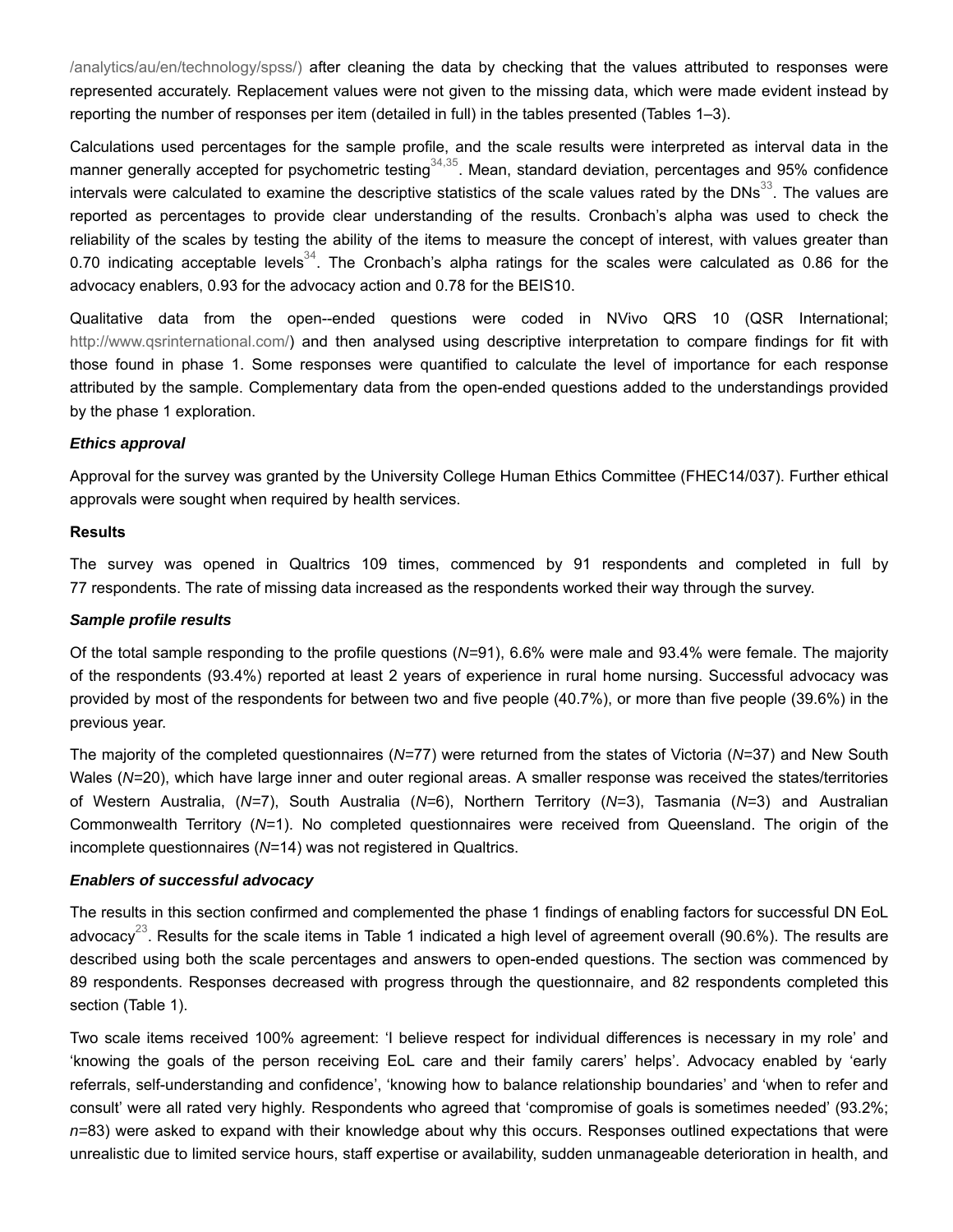insufficient carer support or coping. Some goals reportedly lacked the general practitioner's support, adequate information for preparation, or were illegal or unsafe for nurse participation. Knowledge of the rural people and the resources available were confirmed as enabling EoL goal modifications that met with satisfaction.

Self-support derived from 'experience, education, a wide range of knowledge' and 'being able to inform and support oneself' was highly rated (>98.8%). Support from other health professionals was also rated highly (97.6%; *n=*83), whereas support from people not involved in care received a lower level of agreement (63.4%; *n=*52). The answers to open-ended questions added explanatory data about experience, education, documentation and health professional support for successful EoL advocacy. Figure 2 presents quantified results of the open-ended question asking about sources of support.

In describing self-support in advocacy, DNs reported long-term nursing experience (*n=*41), supportive rural health teams and community life, with the use of education and personal reflection to advance care practice. Drawing on this experience was said to help DNs appreciate differences by 'knowing yourself' (DN 60) and being able to 'remain impartial and think laterally' (DN 56) for advocacy. One DN who identified a lack of experience also responded negatively to scale items focusing on feeling good about EoL care and talking about dying.

The most common support provided by others was identified from palliative specialist doctors and/or nurses (*n*=53) and general practitioners (*n*=52). Support from nursing peers and allied health professionals, especially occupational therapists, also featured highly in the responses. The education found to be supportive was most commonly reported as EoL training (*n*=28), closely followed by communication, symptom management and advance care planning. The most supportive documentation was reported as care plans that provide clear goals (*n*=20), and advance care plans, followed by simple information to give to people.

The largest variation in agreement in the scale was found in the item 'I need to give of self, make time and go beyond duty to provide advocacy successfully'*,* which received 51.8% (*n*=43) agreement. An open-ended question explored the concept of volunteering effort by asking, 'What do you mean by going beyond duty?'

Those who responded (*n*=37) stated it involves spending extra time and effort to help people achieve their EoL goal of staying at home. Effort was reported as volunteering support in response to need that was not covered by the formal role or hours of work but seen as a normal part of smaller rural community expectation, such as informal on-call care, seeing the person's family and stopping to 'have a chat in the street' (DN 72), where 'everyone knows you, and your number is in the book' (DN 3) or you give them your 'personal mobile' number (DNs 23, 75). One DN enlarged on balancing professional and personal roles in caring for a man who was once a school friend:

*Our service supported this man to die in his home with his three teenage children – one of which I employed locally – the effort as a staff and community member was challenging … it was required of me to have very difficult end of life conversations along with explaining the systems … for this man to die at home – these people … had no concept of what was involved … I really had to compartmentalise my role as a professional and friend. (DN 11)*

Care beyond duty was described as potentially risky if provided outside service insurance cover; however, the ability to put aside one's own beliefs, 'be someone they can relate to' (DN 85) and give emotional support was considered important; 'Cry and laugh with clients, not to mention the occasional hug' (DN 32). Going beyond expectations was identified in actions that may be seen as outside the usual role of DNs, such as sourcing and collecting supplies or equipment and taking on care normally provided by family, friends and social workers when available. EoL care in the rural context was identified as 'very complex and there are no specific right or wrong pathways to take' (DN 73), validating the positive scale responses, such as the need for autonomous action to advocate successfully.

The phase 1 findings of advocacy enablers were additionally confirmed by answers to the last question: a request to articulate additional advocacy enablers $^{23}$ . Personalisation of care involvement that increases the ability to know and understand the person, family and their goals was the most frequently reported factor, aided by respect, communication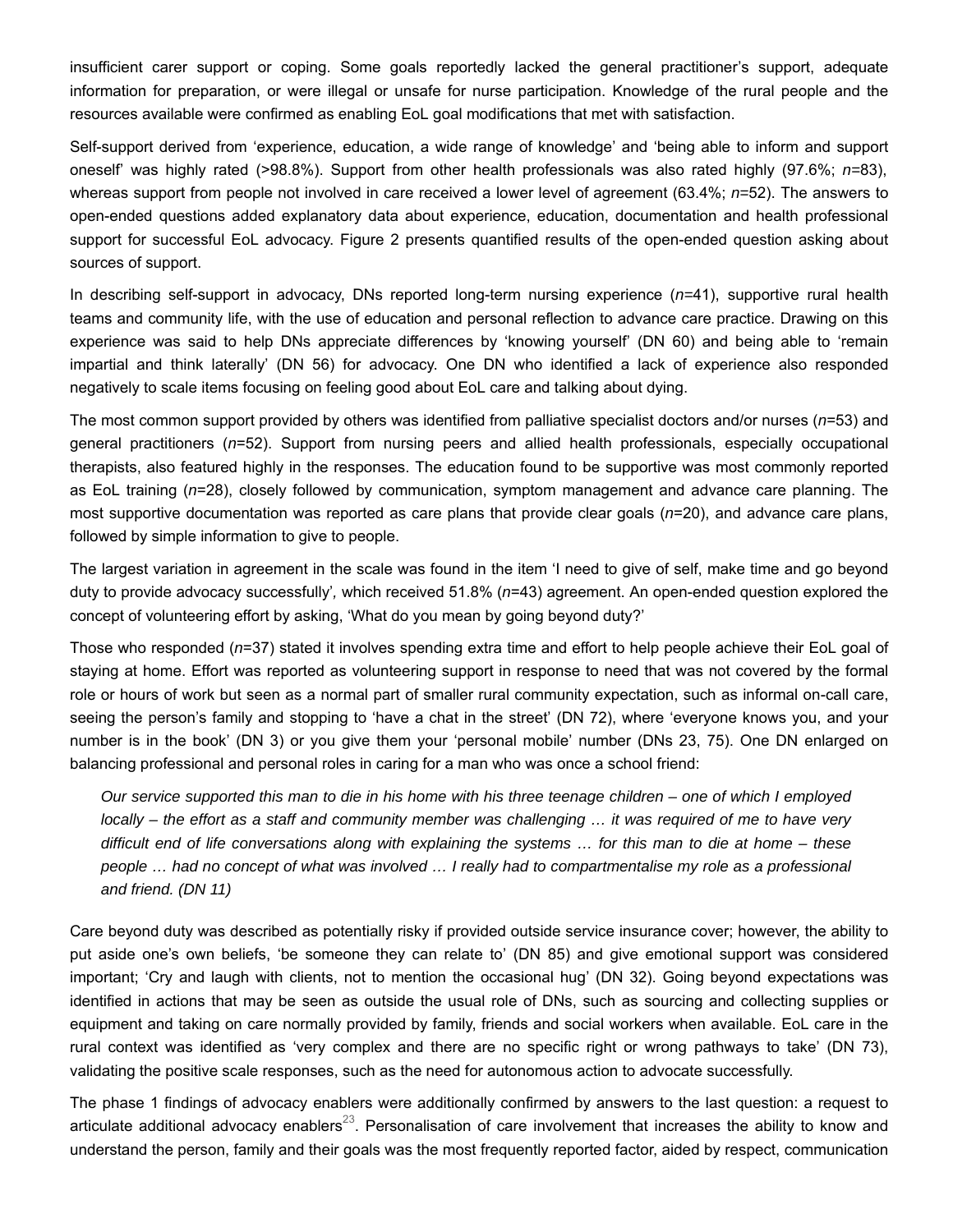skill and understanding of self. This was expressed as the 'ability to listen really well … to 'sit' outside myself so … planning is family/carer focussed' (DN 76).

|                | Advocacy enablers scale                                                                                                                                                                | Total<br>n | Agree<br>n(% ) | <b>Neither</b><br>$n$ (%) | <b>Disagree</b><br>n (%) |
|----------------|----------------------------------------------------------------------------------------------------------------------------------------------------------------------------------------|------------|----------------|---------------------------|--------------------------|
| 1              | It requires a lot of emotional energy to support people in EoL                                                                                                                         | 84         | 77 (91.6)      | 5(6.0)                    | 2(2.4)                   |
| $\overline{a}$ | I feel good about giving EoL care                                                                                                                                                      | 82         | 71 (86.6)      | 9(11.0)                   | 2(2.3)                   |
| 3              | I try hard to support people in their EoL goals                                                                                                                                        | 83         | 82 (98.8)      | 1(1.2)                    | $\Omega$                 |
| $\overline{4}$ | I need to be flexible to accommodate EoL goals                                                                                                                                         | 83         | 82 (98.8)      | 1(1.2)                    | $\Omega$                 |
| 5              | I have the autonomy to make decisions using my judgment and reflection                                                                                                                 | 82         | 69 (84.2)      | 10 (12.0)                 | 3(3.8)                   |
| 6              | I need to be able to give of myself, go beyond duty and make time to<br>provide support in rural EoL<br>If you agree, what do you mean by going beyond duty?                           | 83         | 43 (51.8)      | 24 (29.0)                 | 16 (19.2)                |
| 7              | I believe respect for individual differences is necessary                                                                                                                              | 83         | 83 (100)       | 0                         | $\Omega$                 |
| 8              | I have empathy for people approaching EoL and their family/caregivers                                                                                                                  | 83         | 81 (97.6)      | 2(2.4)                    | $\Omega$                 |
| 9              | I feel comfortable talking about dying to find out a person's EoL goals                                                                                                                | 82         | 72 (87.8)      | 6(7.3)                    | 4(4.9)                   |
| 10             | The personality of each district nurse affects their advocacy                                                                                                                          | 82         | 66 (79.5)      | 12 (16.0)                 | 4(4.8)                   |
| 11             | Knowing the goals of the person and their family carers helps                                                                                                                          | 89         | 89 (100)       | 0                         | $\mathbf 0$              |
| 12             | Early referral makes it easier to know the person's EoL goals                                                                                                                          | 88         | 84 (95.5)      | 4(4.5)                    | $\mathbf 0$              |
| 13             | Compromise about goals is sometimes needed<br>If you agree, can you explain why compromise may be needed?                                                                              | 89         | 83 (93.2)      | 3(3.4)                    | 3(3.4)                   |
| 14             | Knowing when to refer, consult, or advise consultation helps advocacy                                                                                                                  | 86         | 84 (97.6)      | 2(2.4)                    | $\Omega$                 |
| 15             | Intuitive knowing helps me give EoL advocacy                                                                                                                                           | 83         | 62(75)         | 21(25.0)                  | $\mathbf 0$              |
| 16             | Knowing the person, their family carers well helps                                                                                                                                     | 82         | 72 (87.8)      | 9(11.0)                   | 1(1.2)                   |
| 17             | I know how to manage my personal/professional boundaries to provide<br>supportive relationships                                                                                        | 83         | 76 (94)        | 7(6.0)                    | $\Omega$                 |
| 18             | Knowing and having confidence in the extent of one's own ability helps with<br>giving advocacy                                                                                         | 84         | 80 (95.7)      | 4(2.4)                    | $\Omega$                 |
| 19             | Education and professional development helps DNs give EoL advocacy<br>If you agree, what sort of education is useful to you?                                                           | 89         | 88 (98.9)      | 1(1.1)                    | $\mathbf 0$              |
| 20             | A wide range of knowledge is needed for rural DNs to support EoL goals                                                                                                                 | 88         | 87 (98.8)      | 1(1.2)                    | $\overline{0}$           |
| 21             | Cultural competence is necessary for DNs to give successful EoL advocacy                                                                                                               | 84         | 80 (95.2)      | 3(3.6)                    | 1(1.2)                   |
| 22             | Being able to inform and support oneself increases ability to advocate for<br>others in EoL care                                                                                       | 84         | 83 (98.8)      | 1(1.2)                    | $\mathbf 0$              |
| 23             | I am accountable for my actions and this helps me defend or support rights                                                                                                             | 83         | 78 (94)        | 5(6.0)                    | $\Omega$                 |
| 24             | Experience helps DNs give end-of-life advocacy<br>If you agree, what sort of experience has helped you?                                                                                | 87         | 86 (98.9)      | 1(1.1)                    | $\Omega$                 |
| 25             | Documents such as policies, care plans, and brochures support advocacy<br>If you agree, what sort of documentation helps you? Please name the<br>helpful documents you use             | 86         | 73 (84.8)      | 13 (15.2)                 | $\Omega$                 |
| 26             | Support from other health professionals assists DNs give successful EoL<br>advocacy<br>If you agree, to what professions do the people who help you belong?                            | 85         | 83 (97.6)      | 2(2.4)                    | $\Omega$                 |
| 27             | Support for others not involved in care helps me give advocacy for EoL<br>goals<br>Do you have any comments about what enables you to advocate for the<br>goals of people in EoL care? | 82         | 52(63.4)       | 25(30.5)                  | 5(6.1)                   |
|                | Scale item total percentages                                                                                                                                                           |            | 90.6%          | 7.5%                      | 1.8%                     |

**Table 1: Enabling factors of successful advocacy in end-of-life district nursing**

Supportive resources Number of responses  $10$ 30  $\overline{50}$ 20 Health professionals Specialist palliative care  $|53|$ General practitioners  $|52|$ Occupational therapists  $\sqrt{29}$ Peers/colleagues 28 Social workers 23 Other experienced nurses  $\overline{23}$ Physiotherapists 119 Dieticians  $13$ Counsellors Speech pathologists<br>Community services ١q Pharmacists Volunteers Clergy 2 Docum<br>Care plans **tatio**  $\frac{1}{20}$ Advance care plans  $|18$ Information brochures  $\frac{1}{14}$ Procedures Pathways Referrals Assessment tools 2 Education End-of-life  $\overline{28}$ Communication/counselling 24 Advance care planning 24 Symptom management ∥ 19 Medication management<br>Resources available  $|13$ Any education Online Placement  $|4$ Postgraduate 2 Expe  $|41$ Long-term nursing Teamwork with other services<br>Educational experience  $|27|$  $\overline{14}$ Life experience<br>Reflecting on experience 13 Rural community life  $|8$ 

**Figure 2: Supports for rural district nursing end-of-life advocacy.**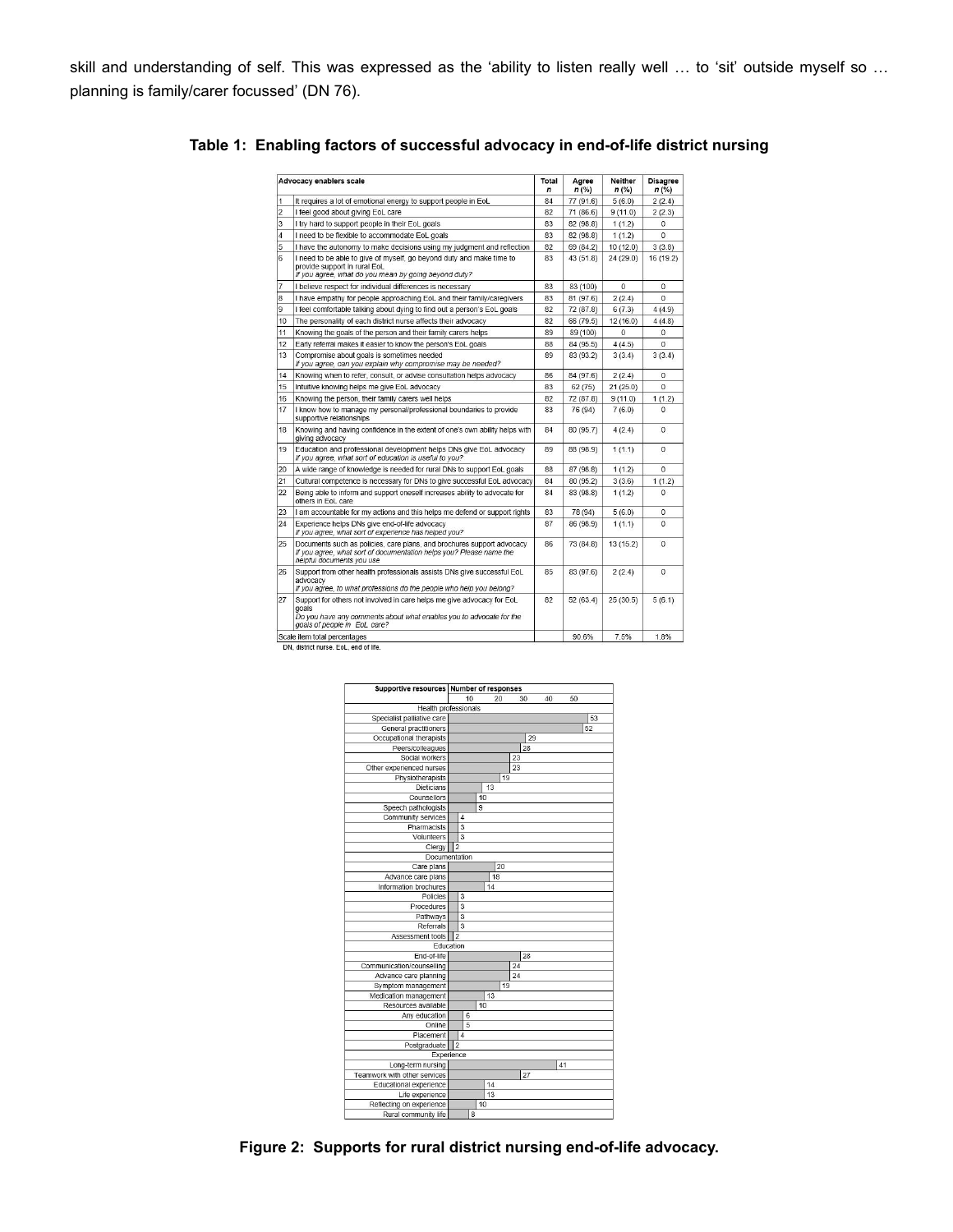## *Actions of successful EoL advocacy*

The advocacy actions identified by rural DNs as important for EoL advocacy success in phase 1 of the study $^{23}$  were confirmed by the results of the survey. The rate of missing data varied in this section, resulting in 79–81 responses per item. The types of actions used in advocating for person-centred goals found in phase 1 $^{23}$  were used in the scale items that are in Table 2. The actions required for successful advocacy were rated highly on a scale of importance by 97.9% of the respondents overall. Many items were rated as important by 100% of respondents: 'holistic assessment', 'identifying the individual goals of the person and family carers', 'checking for change in goals', 'effective listening, talking' and 'preparing the person and family for dying'; also 'teaching family how to provide care', 'empowering the person and family' and 'supporting peers to advocate'. There was little variation in the responses and the only item to receive any negative response (*n*=2) was 'journeying with the person'*.*

In response to the open-ended question requesting additional successful advocacy actions, the need for effective communication and flexible, personal relationships was reiterated. Being able to respond to changing goals in a timely manner, and showing respect for differing values, was confirmed. Respect for the rights and values of others was highlighted in the open-ended responses generally. Several respondents pointed out that their ability to care for and about others comes from being motivated to provide the respectful caring they would want for themselves or their loved ones. A need for broader advocacy that respects individual rights in EoL care and includes bereavement policy and resources was emphasised.

|                | <b>Advocacy Action Scale</b>                                       | Total<br>response<br>$\mathbf n$ | Important<br>n(%) | Less<br><b>important</b><br>$n$ (%) | Not<br><b>important</b><br>$n$ (%) |
|----------------|--------------------------------------------------------------------|----------------------------------|-------------------|-------------------------------------|------------------------------------|
| 1              | Holistic assessment of the person and family in<br>their situation | 81                               | 81 (100)          | 0                                   | $\Omega$                           |
| $\overline{2}$ | Identifying individual and family/carer goals                      | 81                               | 81 (100)          | $\Omega$                            | $\Omega$                           |
| 3              | Checking for change in goals                                       | 81                               | 81 (100)          | $\Omega$                            | $\Omega$                           |
| 4              | Thinking about what is needed                                      | 80                               | 78 (97.5)         | 2(2.5)                              | $\Omega$                           |
| 5              | Offering and informing choice by explaining risks<br>and benefits  | 80                               | 79 (98.8)         | 1(1.2)                              | $\Omega$                           |
| 6              | Documenting wishes and preferences and<br>ensuring they are known  | 81                               | 81 (100)          | $\Omega$                            | 0                                  |
| 7              | Preparing the person and their family/carers for<br>dying          | 81                               | 81 (100)          | $\Omega$                            | $\Omega$                           |
| 8              | Talking with the person and their family                           | 79                               | 79 (100)          | $\Omega$                            | $\Omega$                           |
| 9              | Teaching family/carers how to provide care                         | 80                               | 80 (100)          | $\Omega$                            | $\Omega$                           |
| 10             | Talking about dying                                                | 81                               | 75 (92.6)         | 6(7.4)                              | $\Omega$                           |
| 11             | Listening to the person                                            | 81                               | 81 (100)          | U                                   | 0                                  |
| 12             | Case managing/coordinating care, linking people<br>to services     | 81                               | 79 (97.6)         | 1(2.4)                              | $\mathbf 0$                        |
| 13             | Planning ahead with the person and their<br>family/carers          | 81                               | 79 (97.6)         | 1(2.4)                              | $\Omega$                           |
| 14             | Liaising with others involved in care                              | 81                               | 79 (97.6)         | 1(2.4)                              | $\Omega$                           |
| 15             | Providing equipment to enable goals                                | 80                               | 78 (97.5)         | 2(2.5)                              | 0                                  |
| 16             | Promoting quality care and collaboration on a<br>broader scale     | 81                               | 80 (98.8)         | 1(1.2)                              | $\Omega$                           |
| 17             | Working with the family                                            | 80                               | 79 (98.7)         | 1(1.3)                              | $\Omega$                           |
| 18             | Enabling self-determination                                        | 81                               | 76 (93.9)         | 5(6.1)                              | 0                                  |
| 19             | Empowering the person and family                                   | 79                               | 79 (100)          | $\Omega$                            | 0                                  |
| 20             | Asking for consent                                                 | 81                               | 80 (98.8)         | 1(1.2)                              | $\Omega$                           |
| 21             | Supporting the person and their family/carers                      | 81                               | 79 (97.5)         | 2(2.5)                              | $\Omega$                           |
| 22             | Journeying with the person                                         | 81                               | 70 (86.4)         | 9(11.2)                             | 2(2.4)                             |
| 23             | Trying to achieve goals                                            | 80                               | 78 (97.5)         | 2(2.5)                              | 0                                  |
| 24             | Speaking for and defending rights of the person                    | 78                               | 75 (96.2)         | 3(3.8)                              | $\Omega$                           |
| 25             | Supporting peers to advocate                                       | 81                               | 81 (100)          | 0                                   | $\mathbf 0$                        |
|                | Scale item total percentages                                       |                                  | 97.9%             | 2.0%                                | 0.1%                               |

|  |  |  |  |  |  |  | Table 2: Actions of successful district nursing end-of-life advocacy |  |
|--|--|--|--|--|--|--|----------------------------------------------------------------------|--|
|--|--|--|--|--|--|--|----------------------------------------------------------------------|--|

#### *The BEIS 10*

The emotional skills described by DNs in their successful advocacy experiences in phase 1 of the study $^{23}$  reflect the five concepts of EI itemised in Table 3. Eighty respondents rated the items, until the last item, which received 77 responses. The overall agreement received in the BEIS 10 (84.8%) demonstrates the respondents self-rated their EI positively. The items that assessed the use of emotion were rated most highly. None of the respondents disagreed to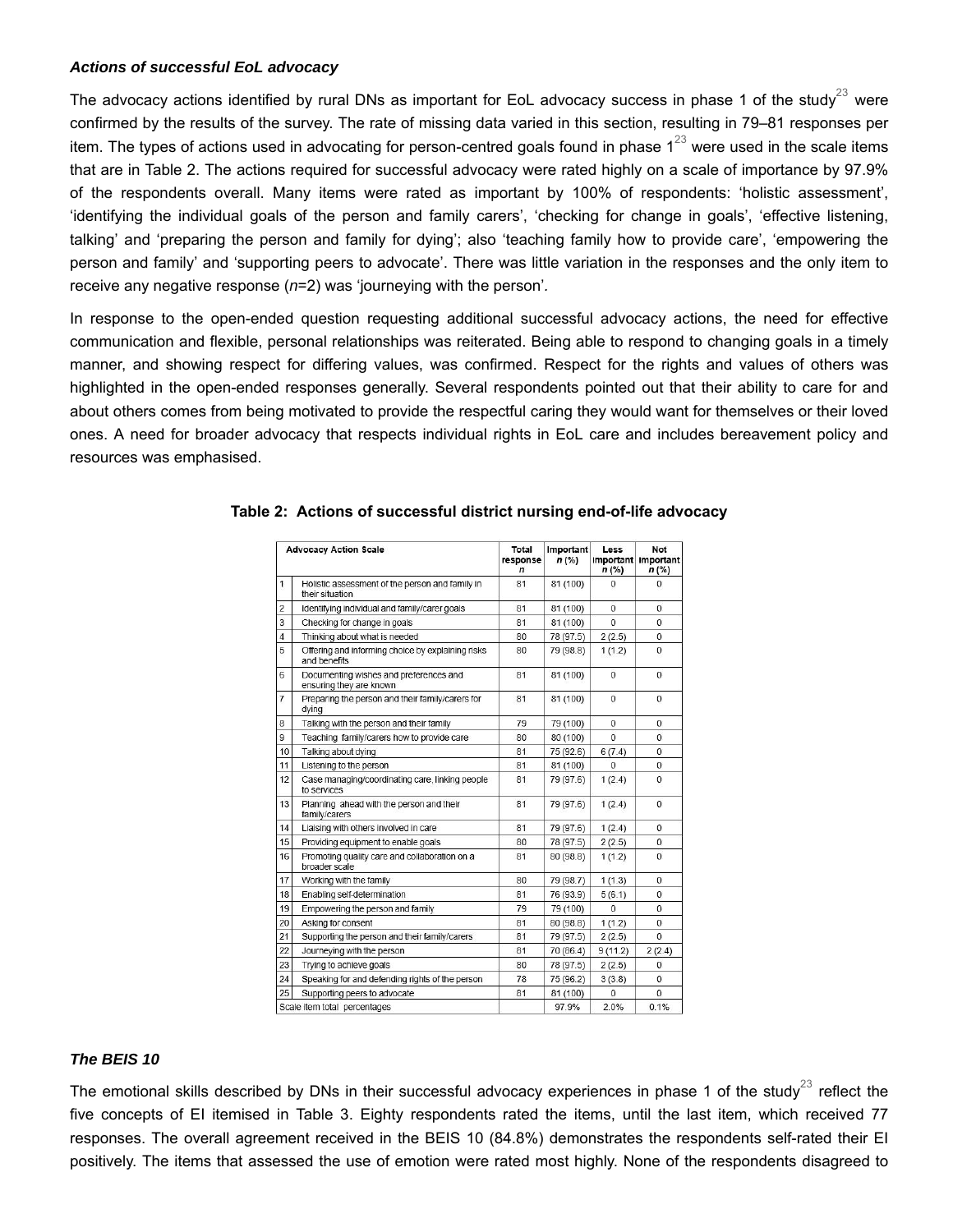the utilisation of good mood to 'come up with new ideas' and continue 'caring in the face of obstacles'. Overall there was 1.8% disagreement to the BEIS 10 items. The item assessing the respondent's ability to control personal emotions received the greatest disagreement (5%; *n*=4).

|                | BEIS 10 scale                                                                          | Total<br>n | Agree<br>$n$ (%) | <b>Neither</b><br>$n$ (%) | <b>Disagree</b><br>$n$ (%) |
|----------------|----------------------------------------------------------------------------------------|------------|------------------|---------------------------|----------------------------|
|                | Appraisal of own emotion                                                               |            |                  |                           |                            |
|                | know why my emotions change                                                            | 80         | 71 (88.8)        | 7(8.8)                    | 2(2.4)                     |
|                | easily recognise my emotions as I experience them                                      | 80         | 72 (90.1)        | 7(8.8)                    | 1(1.1)                     |
|                | Appraisal of other's emotion                                                           |            |                  |                           |                            |
| 3              | I can tell how other people are feeling by listening to the tone<br>in their voice     | 80         | 61(76.2)         | 11(13.8)                  | $\mathbf{0}$               |
| $\overline{4}$ | By looking at their facial expressions, I recognise the<br>emotions people are feeling | 80         | 64 (80.0)        | 13 (16.3)                 | 3(3.7)                     |
|                | Regulation of own emotion                                                              |            |                  |                           |                            |
| 5              | seek out activities that make me happy                                                 | 80         | 68 (85.0)        | 11(13.8)                  | 1(1.3)                     |
| 6              | I have control over my emotions                                                        | 80         | 51(63.8)         | 25(31.3)                  | 4(5.0)                     |
|                | Regulation of other's emotion                                                          |            |                  |                           |                            |
|                | arrange events others enjoy                                                            | 80         | 71 (88.7)        | 9(11.3)                   | $\mathbf 0$                |
| 8              | I help people feel better when they are down                                           |            |                  |                           |                            |
|                | Utilisation of emotion                                                                 |            |                  |                           |                            |
| 9              | When I am in a positive mood I am able to come up with<br>new ideas                    | 80         | 75 (93.7)        | 5(6.3)                    | $\Omega$                   |
|                | 10 I use good mood to help me keep caring in the face of<br>obstacles                  | 77         | 67 (87.0)        | 6(13.0)                   | $\Omega$                   |
|                | Scale item total percentages                                                           | $\Omega$   | 84.1%            | 14.1%                     | 1.8%                       |

**Table 3: BEIS 10 scale for successful rural district nurse advocates**

### **Discussion**

The sample responding to the survey provided a broad cross-section of the population fitting the selection criteria. The ratio of male to female respondents was slightly underrepresentative of the community nursing population, which includes other roles $^{36}$ . The survey results supported the phase 1 study findings that described how DNs are able to advocate successfully for rural Australian EoL goals $^{23}$ . Responses to the survey confirmed that success requires DNs who are willing to use the autonomy available in their role to involve themselves in person-centred care relationships $^{\rm 15}$ . Knowing the rural people and resources together with support from the variety of sources were also confirmed to contribute to enable advocacy success in rural EoL caring $^{\rm 15}.$ 

These results align with Kohnke's theory that proposes self-advocacy in the form of gathering information and support can enable advocacy for others $^{22}$ . The motivation of rural DNs found to increase EoL choice resulting from respect for people, beneficial relationships and the satisfaction of good outcomes corresponds with international rural health findings $^{37}$ . Ensuring rural DNs have the support to prepare and sustain themselves in EoL care appears to increase their effort to improve care $^{\rm 1}$ . The results indicate this effort involves advocacy action.

Some of the actions driven by advocacy that were confirmed in this survey have been documented in the general community nursing literature $^{38,39}$ . However, evidence of success from advocacy action adds new knowledge of nursing care focused on person-centred goal identification to empower people to manage EoL care in their rural home situation. The results show rural DNs balance their professional and personal involvement in the community for advocacy action that is morally justified by the emotional response to person-centred goals.

The emotional skills identified by DNs possessing the ability and 'passion' for advocacy for person-centred EoL goals $^{23}$ is supported by positive self-rating of EI in the survey. The confirmation of EI used in advocating through flexible and proactive nursing relationships is congruent with previously reported emotional skill needed in effective DN EoL care $^{12}.$ As a learned ability, EI can be nurtured with supportive education, reflection and supervision $^{12}$ . DNs who have developed high levels of EI may be more motivated to provide emotional care and manage the emotional stress reported in the literature $^{13,40}$  and in the advocacy efforts reported in this study that can sometimes take them beyond duty. The act of going beyond duty to address need in this study is congruent with the care commitment motivated by emotions identified in rural Canadian EoL care $^{10}$ . Going beyond duty in advocating for the goals of rural Australians requires DNs to utilise EI to ensure the response to goals is person centred. A moral response to these goals considers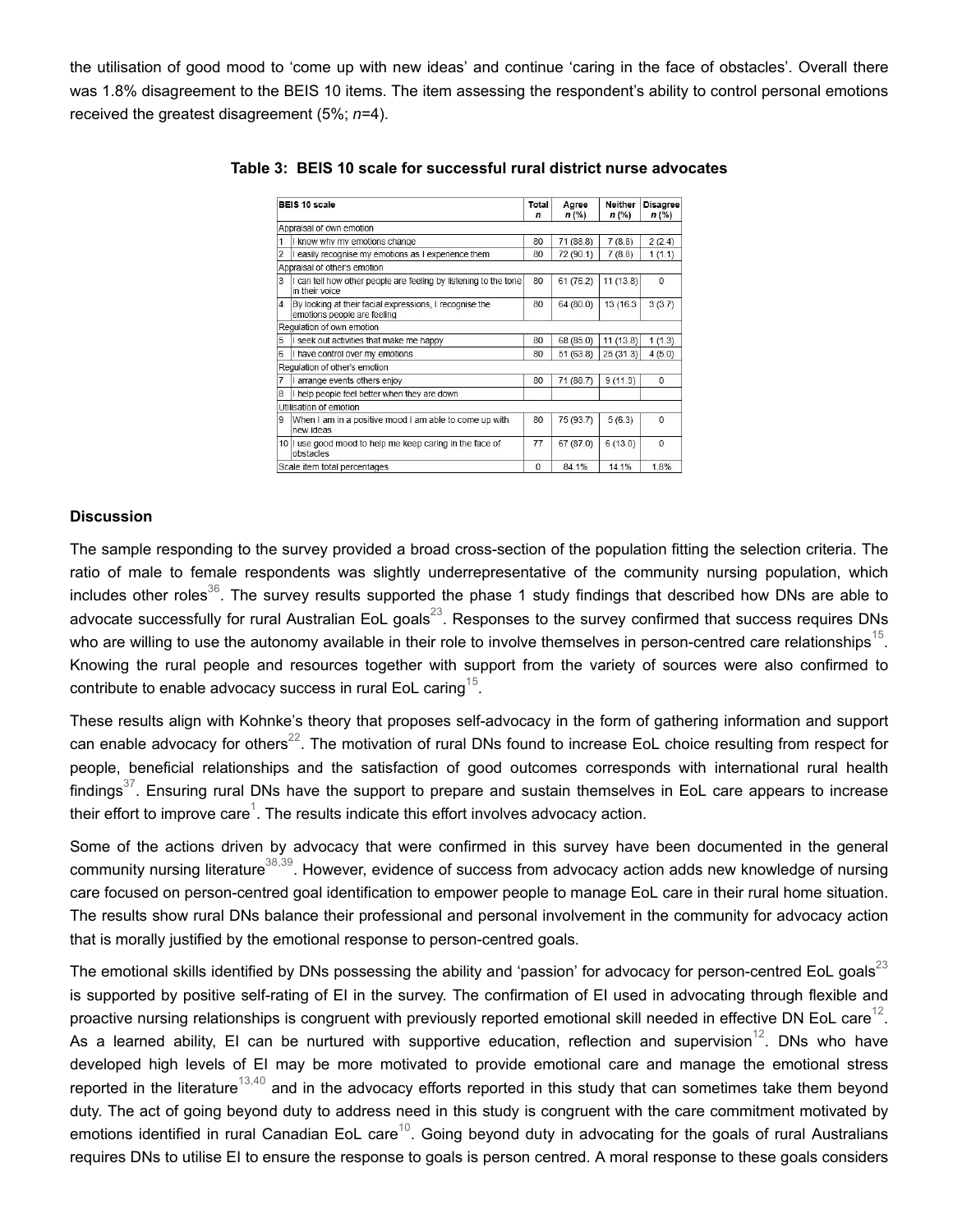the effect of action taken on all the people involved in care, and includes self-care to minimise emotional overload $^{\rm 15}$ .

The results of the survey validate the phase 1 findings about how successful advocacy is enabled for rural DNs who take action as moral agents, reflecting on their practice and the outcomes of advocacy to improve EoL choice in the community $^{23}$ . In addition to confirming the findings, the responses to scale items in phase 2 demonstrated a low variability that increases confidence in the reliability of the results $^{35}$ . The risk of bias and result interpretation error was also reduced by seeking professional advice and review from health researchers experienced in quantitative, qualitative and mixed methods study.

Evaluation of successful rural health service, such as DN EoL advocacy, can inform policy and management, ameliorate rural health disparities and help implement best practice in changing circumstances $^{41}$ . The phase 1 findings integrated with the results of the phase 2 survey increase confidence in the understandings developed about successful person-centred advocacy to inform a DN practice model that supports current Australian policy.

### *Limitations*

Despite confirming the findings of successful advocacy, phase 2 of the study has limitations. Participation may have been affected by the lack of time and the other pressures identified by DNs in phase 1 of the study, and in the literature $^{14,16,40}$ . Time pressure may have impacted on the number of surveys with missing data. Despite this, the incomplete nature of some surveys was assessed as unlikely to influence the effect size $^{33,34}.$  Participation was also affected by difficulty in accessing the target population when services required additional complex national, state and/or organisational ethical approvals that could not be acquired in the study timeframe. This prevented national representation.

The method of data collection may also have influenced results, as self-report on scales is affected by memory and social desirability $^{33}$ . Lack of explanation of the EI concepts could have impacted on interpretation. Accurate self-assessment also relies on psychosocial skill $^{31}$  and perceptions of personal abilities, which can vary over time and with mood $^{29}$ .

In addition, caution is needed in interpreting the rating of Cronbach's alpha intended as a test for statistical reliability $^{35}.$ Item and response numbers can affect the result, and systematic error may occur if the items vary in consistency from the constructs being tested $^{42}$ . Further testing is recommended for the psychometric properties of the advocacy enablement and advocacy action scales.

## **Conclusion**

The results of the survey confirm and complement the description of successful advocacy for the EoL goals of rural Australians in this study. The willing and supported use of the autonomy available in the DN role to make time and become involved with people receiving EoL care is needed to advocate for person-centred goal planning. Relational knowledge enables respectful understanding of the people and rural resources available for advocacy. Support from a variety of sources assists self-care to promote confidence in providing choice in emotionally and ethically demanding rural EoL care. Higher levels of EI enable DNs to manage the moral dilemmas and responsibilities of person-centred EoL advocacy.

DNs take advocacy action successfully for the EoL goals of rural Australians using respectful relationships that facilitate access to choice. Advocacy underpins the process of holistic assessment, communication and organisation of empowering, supportive care. This survey highlights factors enabling advocacy action in complex rural EoL relational care that may reduce the need for DNs to go beyond duty to provide effective care. The evidence-based understanding gained in this study can be used with confidence to inform a range of quality improvements and develop a practice model that can assist rural DN EoL advocacy care in line with community and palliative care policy.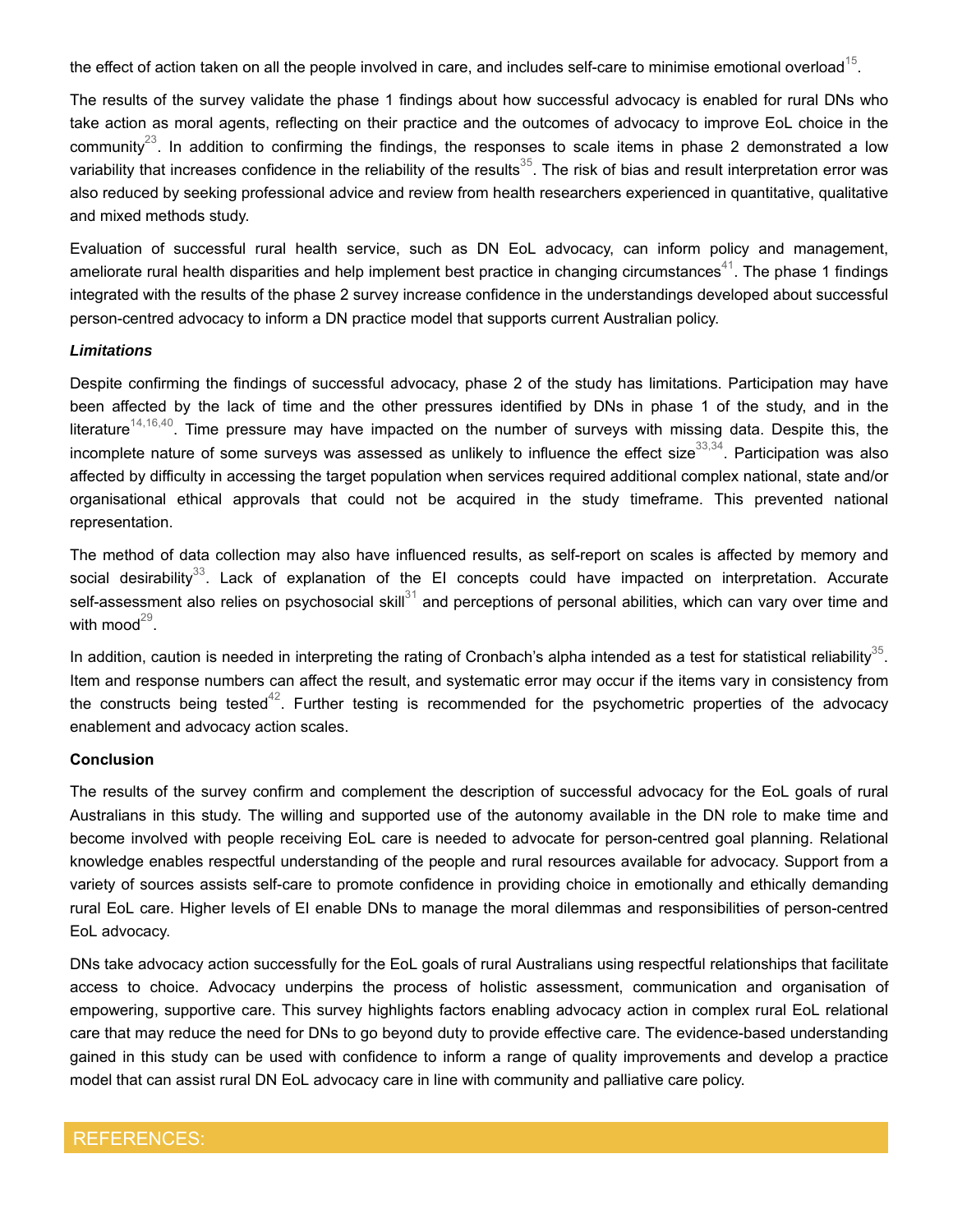1 Parliament of Victoria, Legislative Council, & Legal and Social Issues Committee. *Inquiry into end of life choices.* 2016. Available: http://www.parliament.vic.gov.au/file\_uploads/LSIC\_pF3XBb2L.pdf (Accessed 26 March 2017).

2 National Rural health Alliance. *National Rural Health Alliance Pre-Budget Submission 2018-19.* 2017. Available: http://ruralhealth.org.au/sites/default/files/documents/nrha-policy-document/submissions/nrha-pre-budget-submission-2018-final.pdf (Accessed 31 January 2018).

3 Dobrina, R., Vianello, C., Tenze, M., & Palese, A. Mutual needs and wishes of cancer patients and their family caregivers during the last week of life. *Journal of Holistic Nursing* 2016; **34(1):** 24-34.

4 Australian Commission on Safety and Quality in Health Care. *National Consensus Statement: essential elements for safe and high-quality end-of-life care.* 2015. Available: https://www.safetyandquality.gov.au/publications/nationalconsensus-statement-essential-elements-for-safe-high-quality-end-of-life-care/ (Accessed 11 October 2016).

5 Palliative Care Australia. *Submission to the Human Services Inquiry Productivity Commission.* 2016. Available: https://palliativecareqld.org.au/images/documents/2016/20161027PCAsubmissiontohumanservicesreview.pdf (Accessed 26 March 2017).

6 Australian Government. *Commonwealth Home Support Programme (CHSP) Guidelines Overview.* 2015. Available: https://dss.gov.au/sites/default/files/documents/06 2015?chsp\_programme\_guidelines\_-\_accessible\_version.pdf (Accessed 5 May 2016).

7 Onslow F. *Dying at home is a choice. Paper presented at the 13th National Rural Health Conference, Darwin.* 2015. Available: http://www.ruralhealth.org.au/13nrhs/program/concurrent-speakers (Accessed 10 October 2016).

8 Lavergne M, Lethbridge L, Johnston H, Henderson D, D'Intino A, McIntyre P. Examining palliative care program use and place of death in rural and urban contexts; a Canadian population-based study using linked data. *Rural and Remote Health* 2015; **15(3134).** Available: http://www.rrh.org.au/articles/subviewnthamer.asp?ArticleID=3134 (Accessed 10 October 2016). PMid:26103433

9 MacKinnon K, Moffitt, P. Informed advocacy: rural, remote, and northern nursing praxis. *Advances in Nursing Science* 2014; **37(2):** 161-173. https://doi.org/10.1097/ANS.0000000000000025 PMid:24786204

10 Pesut B, Robinson CA, Bottorff JL. Among neighbors: an ethnographic account of responsibilities in rural palliative care. *Palliative and Supportive Care* 2014; **12:** 127-138. https://doi.org/10.1017/S1478951512001046 PMid:23510757

11 Barrett A, Terry DR, Lê Q, Hoang H. Factors influencing community nursing roles and health service provision in rural areas: a review of literature. *Contemporary Nurse* 2016; **52(1):** 119-135. https://doi.org/10.1080 /10376178.2016.1198234 PMid:27264878

12 Davies S, Jenkins E, Mahhett G. Emotional intelligence: district nurses' lived experiences. *British Journal of Community Nursing* 2005; **15(3):** 141-146. https://doi.org/10.12968/bjcn.2010.15.3.46903 PMid:20220631

13 Griffiths J, Ewing G, Wilson C, Connolly M, Grande G. Breaking bad news about transitions to dying: a qualitative exploration of the role of the District Nurse. *Palliative Medicine* 2015; **29(2):** 138-147. https://doi.org/10.1177 /0269216314551813 PMid:25249242

14 Cumming M, Boreland F, Perkins D. Do rural primary health care nurses feel equipped for palliative care? *Australian Journal of Primary Health* 2012; **18:** 274-283. https://doi.org/10.1071/PY11150

15 Reed FM, Fitzgerald L, Bish MR. District nurse advocacy for choice to live and die at home in rural Australia: a scoping study. *Nursing Ethics* 2015; **22(4):** 479-492. https://doi.org/10.1177/0969733014538889 PMid:24981253

16 Reed FM, Fitzgerald L, Bish MR. Mixing methodology, nursing theory and research design for a practice model of district nursing advocacy. *Nurse Researcher* 2016; **23(3):** 37-41. https://doi.org/10.7748/nr.23.3.37.s8 PMid:26793986

17 Ward M. *Practice standards for Victorian community health nursing.* Melbourne: Community Health Nurses Special Interest Group, Australian Nursing & Midwifery Federation (Victorian Branch), 2013.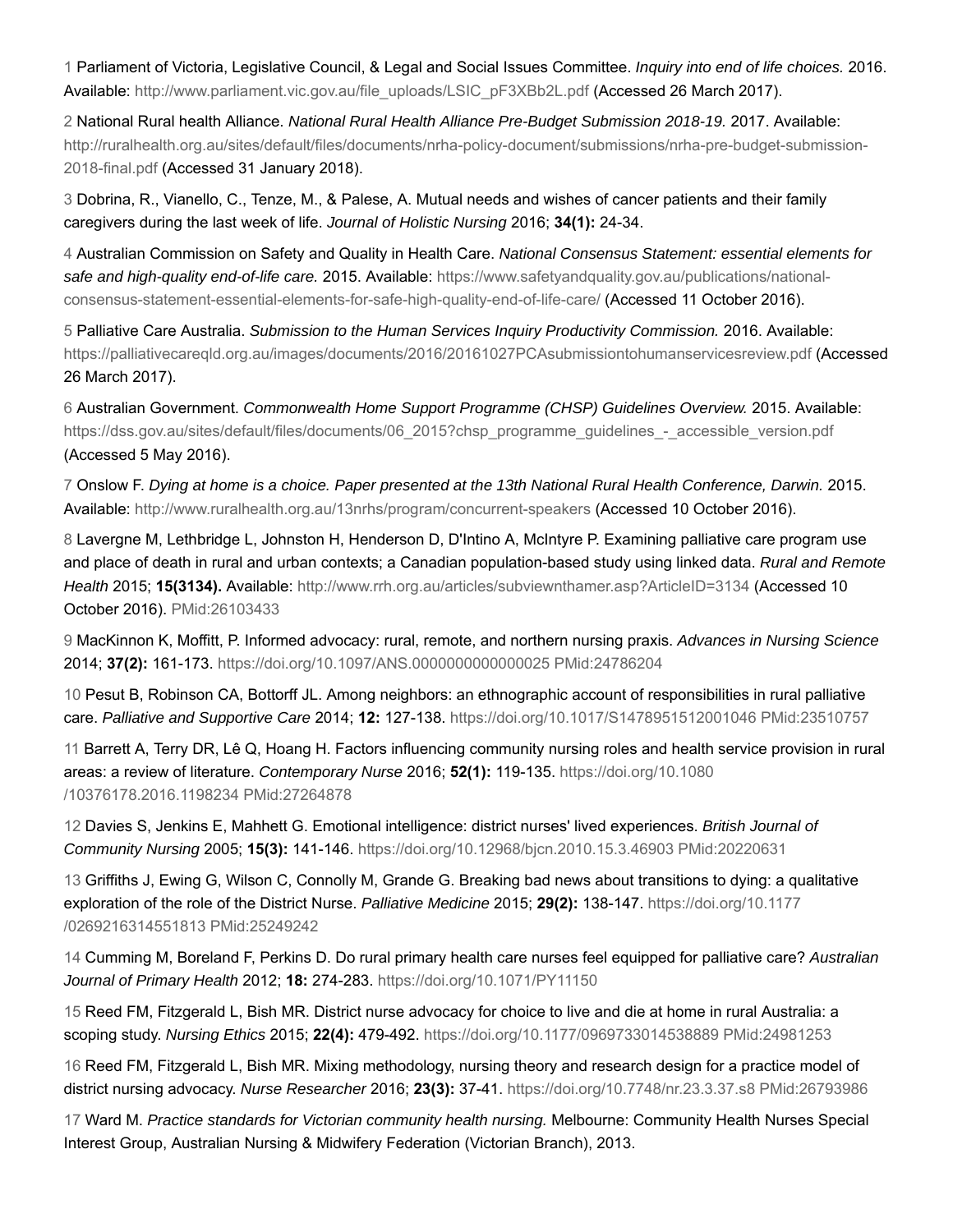18 Australian Bureau of Statistics. *Year book Australia.* 1985. Available: http://www.abs.gov.au/AUSSTATS/abs@.nsf /Previousproducts/1301.0FeatureArticle11985?opendocument&tabname=Summary&prodno=1301.0& issue=1985#=&view; (Accessed 29 June 2016).

19 Miles GM. The nature of district nursing in Victoria. PhD thesis, La Trobe University 2007.

20 Havenga Y, Poggenpoel M, Myburgh C. Developing a model: an illustration. *Nursing Science Quarterly* 2014; **27(2):** 149-156. https://doi.org/10.1177/0894318414526814 PMid:24740950

21 Walker DK, Saria MG, Ireland A, Newton S. Everyday advocates: nursing advocacy is a full-time job. *American Nursing Journal* 2015; **115(8):** 66-70. https://doi.org/10.1097/01.NAJ.0000470409.04919.0f PMid:26222478

22 Kohnke M. *Advocacy, risk and reality.* Missouri: CV Mosby, 1982.

23 Reed FM, Fitzgerald L, Bish M. Rural district nursing experiences of successful advocacy for person-centered end-of-life choice. *Journal of Holistic Nursing* 2016. Available: http://jhn.sagepub.com (Accessed 30 April 2016).

24 Cresswell JW, Plano Clark VL. *Designing and conducting mixed methods research.* 2nd ed. Los Angeles: SAGE Publications, 2011.

25 Andrew S, Halcomb EJ. Front matter. In: EJ Halcomb, S Andrew (Eds). *Mixed methods research for nursing and the health sciences.* Oxford: Blackwell Publishing, 2009; i-xvii. https://doi.org/10.1002/9781444316490.fmatter

26 Hall JN. Pragmatism, evidence, and mixed methods evaluation. *New Directions for Evaluation* 2013; **138:** 15-26. https://doi.org/10.1002/ev.20054

27 Hanks R. Development and testing of an instrument to measure protective advocacy. *Nursing Ethics* 2010; **17(2):** 255-267. https://doi.org/10.1177/0969733009352070 PMid:20185449

28 Bu X, Wu Y. Development and psychometric evaluation of the Instrument: attitude toward patient advocacy. *Research in Nursing and Health* 2007; **31:** 63-75. https://doi.org/10.1002/nur.20233 PMid:18163382

29 Davies KA, Lane AM, Devonport TJ, Scott JA. Validity and reliability of a Brief Emotional Intelligence Scale (BEIS-10). *Journal of Individual Differences* 2010; **31(4):** 198-208. https://doi.org/10.1027/1614-0001/a000028

30 Mayer JD, Salovey P. The intelligence of emotional intelligence. *Intelligence* 1993; **17:** 433-442. https://doi.org /10.1016/0160-2896(93)90010-3

31 Norwood S. *Research essentials: foundations of evidence-based practice.* New Jersey: Pearson Education, 2010.

32 Australian Government. *Accessibility Remoteness Index Australia.* Available: htttp://www.aifs.gov.au/institute /pubs/factsheets/2011/fs201103\_fig1\_large.png

33 Schwartz BM, Wilson JH, Goff DM. *An easyguide to research design & SPSS.* Los Angeles: Sage Publications, 2015.

34 Osborne JW. *Best practice in data cleaning.* Los Angeles: Sage Publications, 2013.

35 Fowler FJ. *Survey research methods.* 4th ed. Thousand Oaks: SAGE Publications, 2009.

36 Australian Institute of Health and Welfare. *Nursing and midwifery workforce 2012.* 2013. Available: http://www.aihw.gov.au/publication-detail/?id=60129545333 (Accessed 3 February 2016).

37 Papastavrou E, Acaroglu R, Sendir M, Berg A, Efstathiou G, Idvall E, et al. The relationship between individualized care and the practice environment: an international study. *International Journal of Nursing Studies* 2015; **52:** 121-133. https://doi.org/10.1016/j.ijnurstu.2014.05.008 PMid:24947755

38 Community Health Nursing Special Interest Group. *The role and scope of community health nurses in Victoria, and their capacity to promote health and wellbeing: advocating for health.* 2010. Available: http://www.anfvic.asn.au /sigs/topics/2298.html (Accessed 22 January 2016).

39 Ezeonwu MC. Advocacy: a concept analysis. *Community Health Nursing* 2015; **32(2):** 115-128. https://doi.org